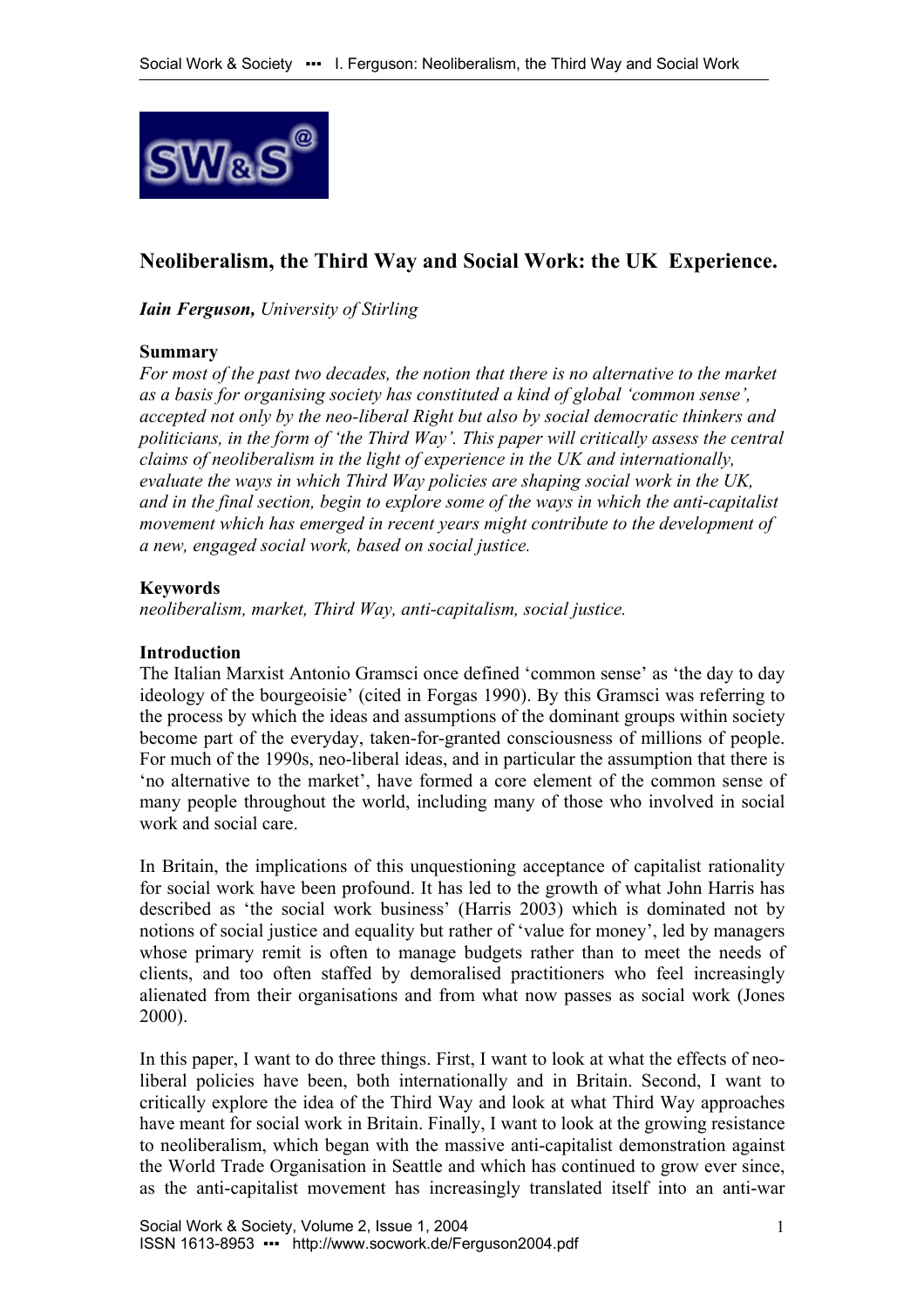movement (Bircham and Charlton 2001; Reza 2003)). Radical movements within social work in the past have often developed in response to radical movements in the wider society (Thompson 2002). How, if at all, can social work begin to connect with this worldwide movement against neoliberalism and war?

#### **Neoliberalism – the balance sheet.**

The writer and activist Susan George suggests that neoliberalism, the economic ideology which has been promoted over the past two decades by the World Bank, the International Monetary Fund and the World Trade Organisation is based on a set of three fundamental freedoms: freedom of investment; freedom of capital flows; and freedom of trade in all goods and all services including living organisms and intellectual property (and we might add, under the new GATS arrangements, social care and social work services) (George 2001). It is worth noting in passing that one commodity that is not permitted such freedom of movement is human labour, as increasingly draconian asylum legislation testifies.

More pithily, the British writer and activist George Monbiot has suggested that neoliberals have only one idea – that society should subordinate all other concerns to the interests of big business (Monbiot 2001).

Two main arguments have been put forward in defence of this ideology. The first is simply that there is no alternative to capitalism, that capitalism 'is the only game in town'. That is an argument that is increasingly rejected by millions of people throughout the world and one to which I will return in the final section.

The other main justification is that everyone will benefit from the neoliberal policies pursued by the IMF, the WTO and the World Bank, that in a rising tide, small boats rise as well as big tankers. Wealth will 'trickle down' from the wealthiest nations to the poorest. This argument too is increasingly rejected not only by anticapitalsit protestors but also by leading establishment figures. In a biting critique of the effects of globalisation, for example, Joseph Stiglitz, chief economist at the World Bank from 1997 200 and Nobel prize-winner for economics in 2001 has argued that

Liberalization has thus too often, not been followed by the promised growth but by increased misery. And even those who have not lost their jobs have been hit by a heightened sense of insecurity (Stiglitz 2002, 17).

The extent of that increased misery is vividly reflected in the Human Development Reports, produced each year by the United Nations. This year's report, published in July, showed the following: that in 54 countries average income actually declined in the 1990s and that in 21 countries, mainly in Africa, society went backwards on measures such as income and life expectancy. It is not only in Africa, however, that living standards have fallen. In Latin America, countries such as Ecuador, Venezuela and Paraguay have see living standards fall over the last ten years, while Argentina, once the IMF's 'star student' now lurches from crisis to crisis. Similar falls in living standards have also taken place in the Ukraine, Kazakhstan, Tajikistan and Russia itself. In addition, the global gulf between rich and poor has also grown over the past decade, with the richest 1% now having as much income as the poorest 57%.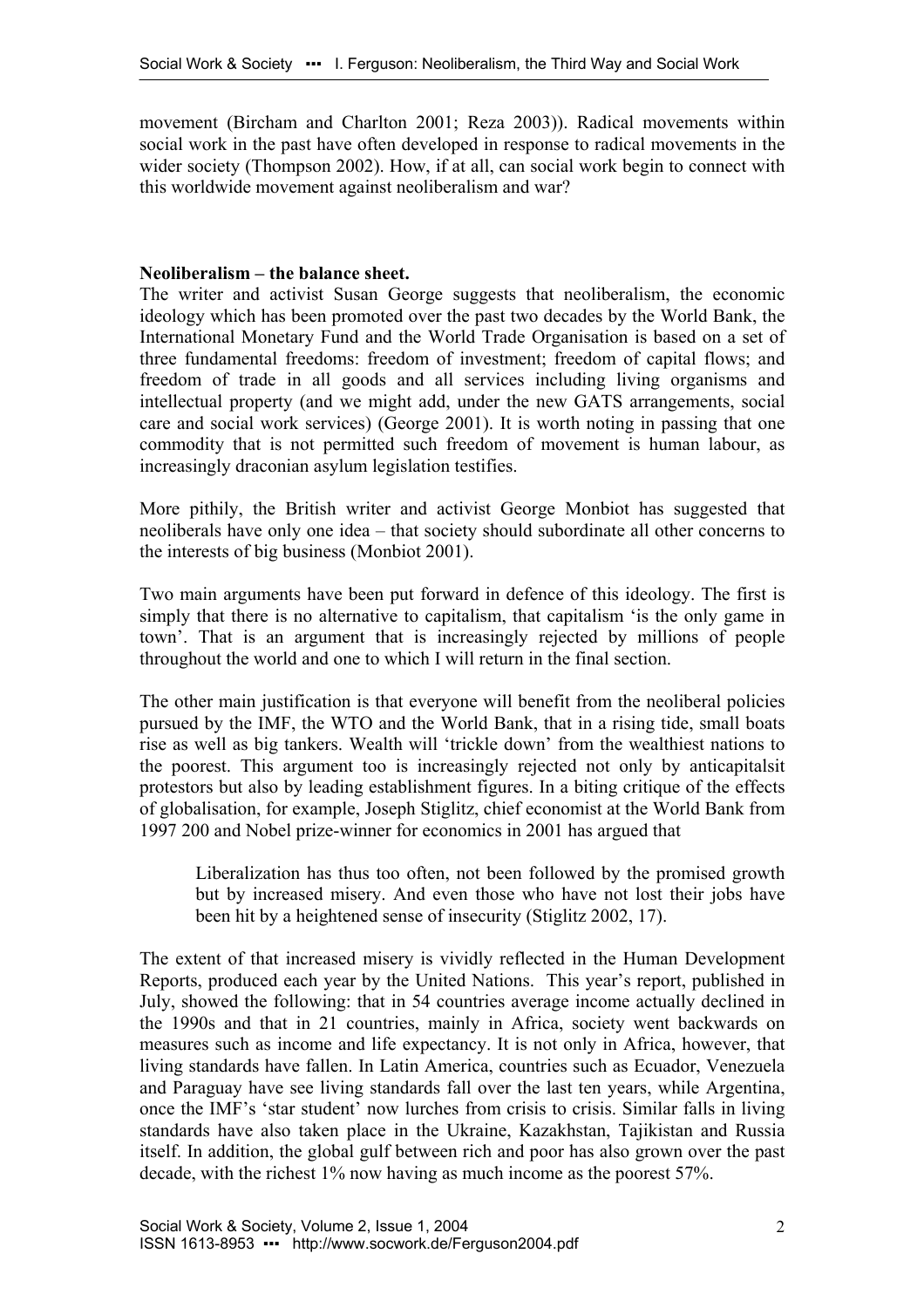In human terms, this means that every day throughout the world, 30, 000 children die of preventable diseases (UN 2003).

Given, however, that in Britain , since 1997 we have had a New Labour government which claims to have broken with the Thatcherite policies of the previous 18 years., one might assume that things should have got better both for the social work profession and, more importantly, for the many people who rely on social work services. To what extent has this happened? Have the Third Way policies pursued by New Labour from 1997 till the present enabled actual or potential users of social work services to receive the kind of support they need? What has the Third Way meant for social work?

# **The Third Way**

The notion of the Third Way was developed during the 1990s by social democratic or left of centre thinkers and politicians. Conceived initially in the USA during the Clinton presidency (Callinicos 2001), the idea has since been espoused by many other left-leaning regimes throughout the world. A conference held in July of this year, for example, to explore (once again!) what the Third Way actually means was attended not only by such predictable Third Wayers as Gerhard Schroeder and Bill Clinton but also by Thabo Mbeki from South Africa, Meles Zenawi of Ethiopia and Lula, the new Workers' Party president of Brazil.

It is, however, in Britain since 1997 under Tony Blair and New Labour that Third Way ideas have been most explicitly developed and applied (not least by the leading British sociologist Anthony Giddens – see especially Giddens 2000) and it is the UK experience I want to focus on today.

From its beginnings, the Third Way has been presented as a *new* approach to politics and policies which transcends the old categories of Left and Right. To employ Blair's favourite adjective, it is presented as a *modern* approach which seeks to define itself in terms of the roads *not* taken: 'old-fashioned' statist social democracy on the one hand, unbridled free-market capitalism on the other. Rather, it is avowedly nonideological and claims instead to espouse a pragmatic approach, taking the best from both Left and Right traditions and concerned with only 'what works', a notion to which I shall return later. In this view the Left defines itself by its values, its socialist values, which remain unaltered, but seeks to apply them to a changed world. In the words of a key policy statement issued by Tony Blair and Gerhard Schroeder:

Fairness and social justice, liberty and equality of opportunity, solidarity and responsibility to others – these values are timeless. Social democracy will never sacrifice them. To make these values relevant to today's world requires realistic and forward-looking policies capable of meeting the challenges of the  $21<sup>st</sup>$  century. Modernization is about adapting to conditions that have objectively changed, and not reacting to polls (cited in Callinicos 2001, 9).

The limits both of bureaucratic state capitalism and of rampant free-market capitalism are only too obvious and I do not intend to spend any time on them. What I do want to examine, however, is the claim of its adherents, notably Anthony Giddens, that the Third Way represents a non-ideological approach. Is this really the case, or as Perry Anderson has argued, is it simply 'an ideological shell for neo-liberalism' (Anderson 2000,11)?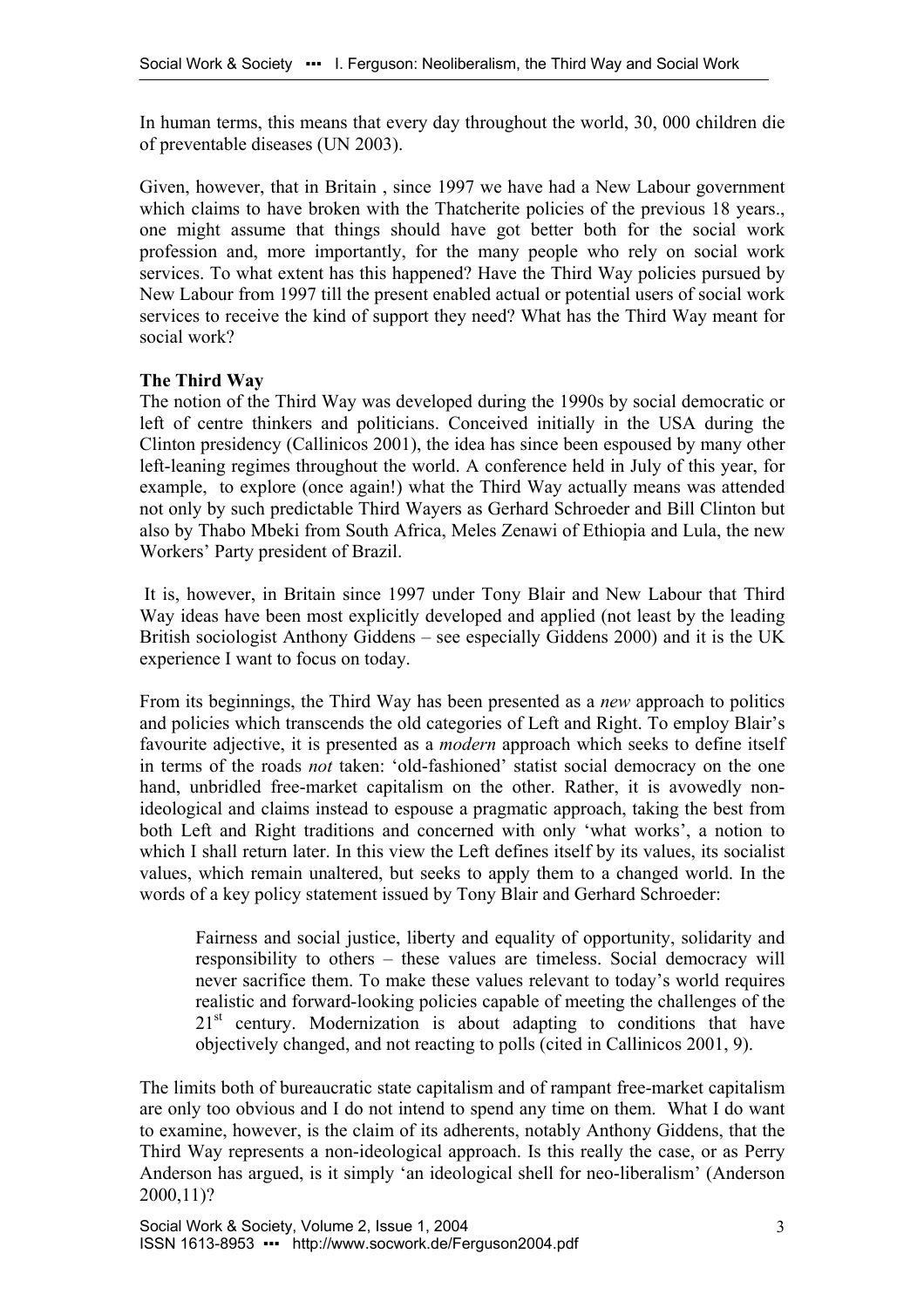I want to argue that this claim is a disingenuous one, since two very powerful ideological themes underpin the Third Way.

## i) *Acceptance of neoliberalism.*

Like their New Right counterparts, adherents of the Third Way espouse the view that 'there is no alternative to the market'. Globalisation is seen as having made anything other than total submission to the world market both utopian and foolish. So for example, in a speech to the TUC in 1997, Tony Blair identified the first task of a modernising government as being

To create an economy fully attuned to a new global market; one that combines enterprise and flexibility with harnessing the creative potential of all our people (Blair 1997)

In fact, New Labour has embraced the market with a passion and enthusiasm which often leaves the Conservatives standing. Britain, for example, now boasts the lowest corporation tax rates in British history, lower than any other country in Europe and lower than the USA and Japan; of having less labour market regulation than the US; while the privatisation of public services has continued apace, albeit under the new designation of Public Private Partnerships (Monbiot 2000). As one indication of New Labour's embrace of the market, the London Third Way Conference in July was funded by, among others, British Airways, Citigroup and that well-known moderniser, the Sultan of Brunei. No wonder one leading economic commentator in Britain referred to the Third Wayers as 'free marketers who have learned to play the chords of Stairway to Heaven' (Elliot 2003).

In term of poverty, recent research by the Joseph Rowntree Foundation shows that while there has been a small fall in poverty since 1997, the falls thus far have only been sufficient to bring the levels back to the 1995/96 levels and the number of people living below the low income threshold is still almost double that of 20 years ago (JRF 2002a). In Scotland, the numbers living in low-income households has actually increased while latest figures show there has been no change in the numbers of children living in poverty (JRF 2002b).

ii) *Social authoritarianism.* Alongside this embrace of the market is recognition that capitalism also creates profound social divisions which, unless addressed, will undermine communities and create social unrest. From its inception therefore, New Labour policies have emphasised social cohesion, using the language of social inclusion. The 'soft' side of this approach, more prominent in the early days of the first Blair administration, was a focus on social inclusion, primarily through work, the great equaliser. That focus on social inclusion continues to be reflected in policies such as Sure Start, aimed at addressing the inequalities experienced by children and parents in poorer areas as well as an emphasis on user involvement in areas such as mental health. A much more dominant theme, however, particularly in New Labour's second term, has been a profound social authoritarianism, drawing on a mixture of communitarianism, Christian socialism and crass electoralism and most evident in the areas of asylum policy, youth justice and some areas of mental health. In several of these areas, New Labour has gone much further than the Conservatives would have dared. In relation to asylum seeker policy, for example, New Labour policies have included the use of a degrading voucher system, detention centres in which children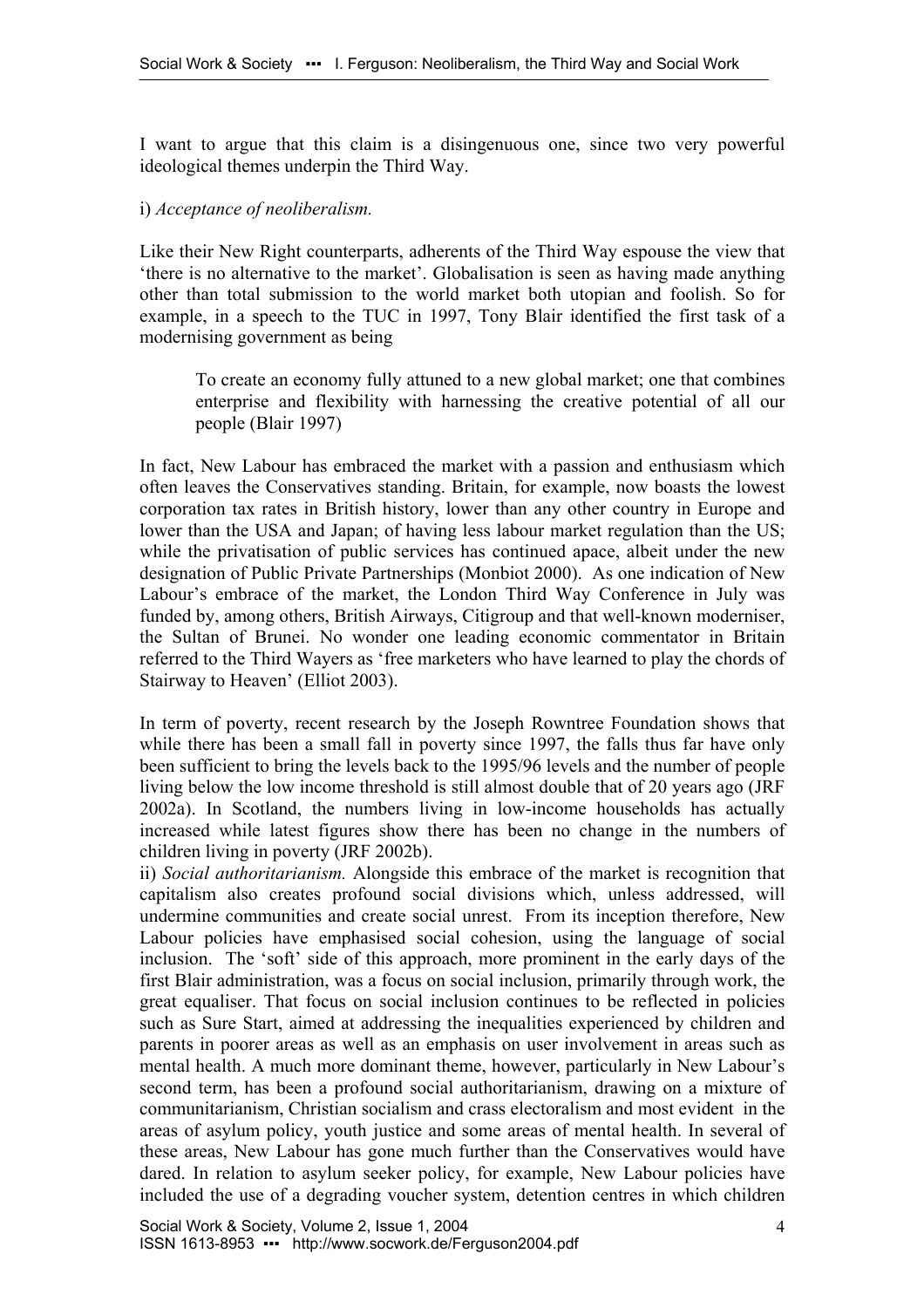are held for up to a year and a dispersal policy which one recent research study has condemned as based on pandering to the Far Right (Robinson et al 2003). In relation to youth justice, the New Labour administration in Scotland is currently introducing legislation which will allow parents – most likely poor single mothers to be jailed for failing to adequately control their children (Scottish Executive 2003) ; while new mental health legislation both north and south of the border will introduce compulsory detention in the community for people with mental health problems, a measure opposed by the majority of mental health organisations and one which the Conservatives were unable to push through.

What has this Third Way approach mean for social work in Britain today?

In a recent paper the former Director of the National Institute for Social Work has pointed to what she sees as positive features of social work in Britain today: programmes such as Sure Start, the greater involvement of users and carers within policy-making, the introduction of a new social work degree framework, the creation of Institutes of Excellence in both Scotland and England, and the setting up of Social Care Councils in the different parts of Britain are cited as evidence of the current healthy state of social work (Statham 2003).

In addition, it can be argued that New Labour's approach to social work does seem to differ from that of Conservative governments in being more pragmatic, less ideological, and in that sense reflecting a Third Way approach. Thus, for example, the Best Value Framework in principle allows local authorities to maintain control over services if they can prove they are more efficient than the private sector; the 'What Works' agenda explicitly rejects an ideological starting point and claims to base social work responses on objective evidence; while New Labour's mental health agenda claims to seek a middle way between the views of service users and the need for public safety on the other.

Such positive assessments of New Labour's achievements, however, suffer from two main flaws. First, they present a very one-sided view of policy developments. In respect of user involvement, for example, while users have been more involved in the process of policy making, there is much less evidence of the impact of this involvement on service outcomes. Compulsory treatment in the community for example, was vociferously opposed by every mental health service user organisation but is still likely to become law in the next year, in Scotland at least.

Second, and more important, they neglect the context in which such developments are occurring. As Harris has argued, that context continues to be shaped by the priorities of marketisation and managerialism, by the demands of what he calls 'the social work business' (Harris 2003).

In terms of marketisation, social work has not escaped the drive to extend market forces that New Labour has shown in every other area of policy (Monbiot 2000). That does not mean that every branch of social work is about be privatised but it means the imposition of market disciplines and priorities within social work, precisely through Frameworks such as Best Value, which is based on competition. The outcomes of that competition are twofold. First, in practice it does often lead to services being transferred to private or voluntary organisations which are cheaper because they are able to offer lower rates of pay and poorer conditions to staff. Second, it has led to the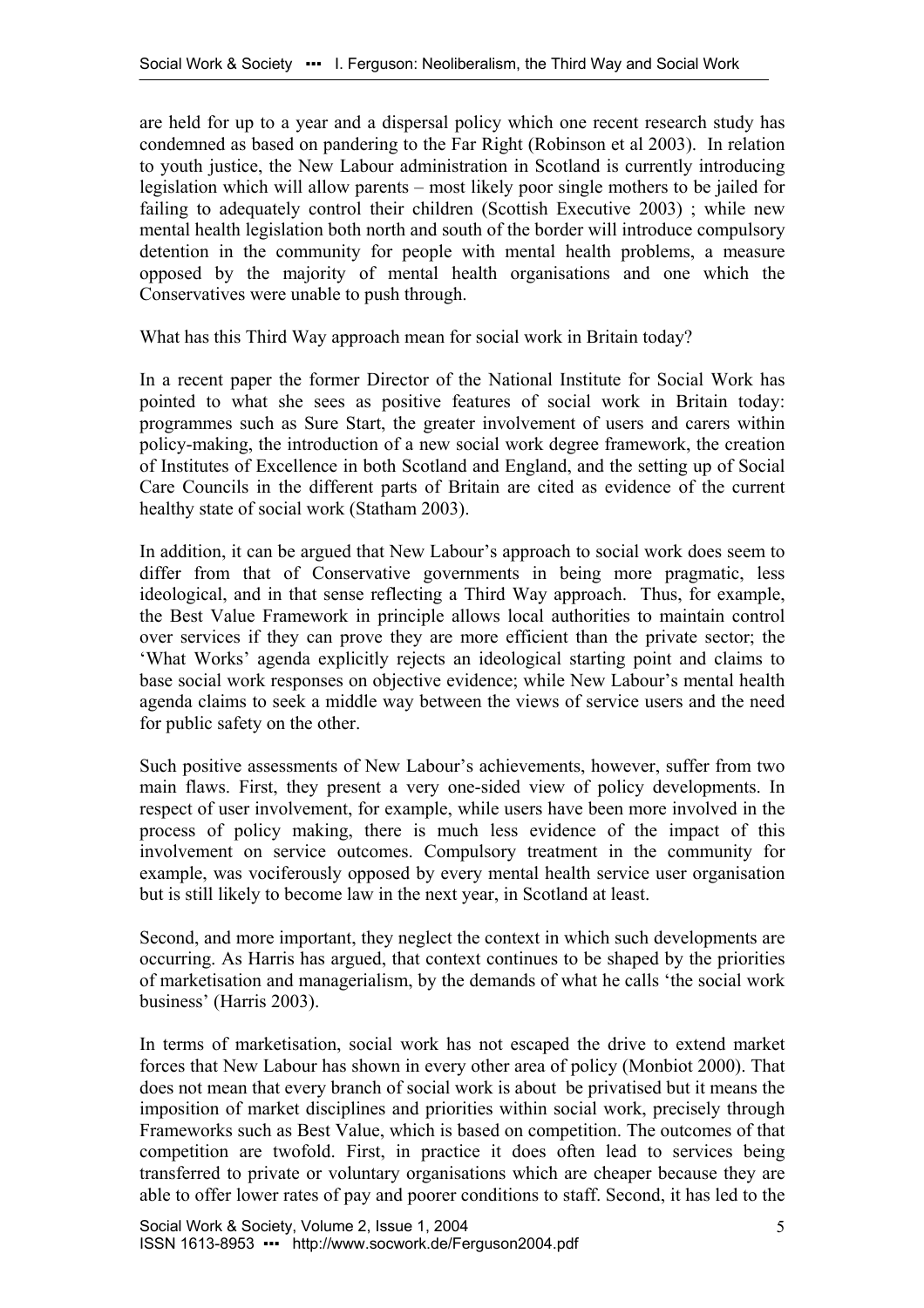creation of a quasi-business culture within local authority social work departments where budgets dominate and the overriding priority is keeping costs down, with profound effects on the morale of social workers.

Enforcing a regime whose overriding commitment is to keeping budgets down requires a managerialist approach which involves more and more surveillance and control of the activities social workers. Again, New Labour did not invent managerialism but they have continued and developed the Conservatives' managerialist strategies in new ways – above all, through a greater emphasis on regulation.

Underpinning this emphasis on regulation is a mistrust of social work and of social workers. In part this is the same mistrust of professionals in general which underpinned much of the consumerist rhetoric of Conservative administrations; in part it reflects the view, also shared by the Conservatives, that 'social work has failed' and needs to be reformed or (in Third Way language) 'modernised'. Perhaps most importantly, however, it reflects the view that social workers are not really 'on line' with New Labour's message and that their professional values do not sit comfortably with the social authoritarianism underpinning many of New Labour's policies.

That mistrust is reflected in various ways.

First of all, it has meant the non-involvement of social workers in the major social programmes that New Labour have introduced – Sure Start, the New Deal, Supporting People (Jordan and Jordan 2000)

Second, it has led to the creation of new regulatory bodies. While the Social Care Councils and the Institutes for Social Work Excellence can be seen as strengthening the profession in the way that Daphne Statham suggests, they can also be seen as convenient means by which government can bring social work more closely into line with its objectives, not least since these bodies are dependent on government for funding.

Third, it has led to the attempt to reshape the knowledge base of social work on the basis of the 'What Works' agenda. At the most banal level, no one could reasonably object to methods and approaches which work as opposed to those which are ineffective. However, the ideological import of What Works goes much deeper than this. First, it implies, often on the basis of very little evidence, that traditional social work approaches such as casework or community development have not worked. Second, the evidence-based approach depends on measuring these variables which are capable of measurement. Not surprisingly therefore, it lends itself to behaviourist approaches which measure behavioural change and which usually have a strongly individualistic focus, with little concern for wider social factors. Third and most importantly, it presents social and personal change as essentially a technical matter – issues of values or ideology are excised. We are concerned with what works in achieving a specific end – such as reducing crime – rather than looking at the wider causes of that behaviour. The role of the various new bodies referred to above will be crucial in this process. One aim of the new General Social Care Council, for example, according to the Green Paper *Modernising Social Services* will be to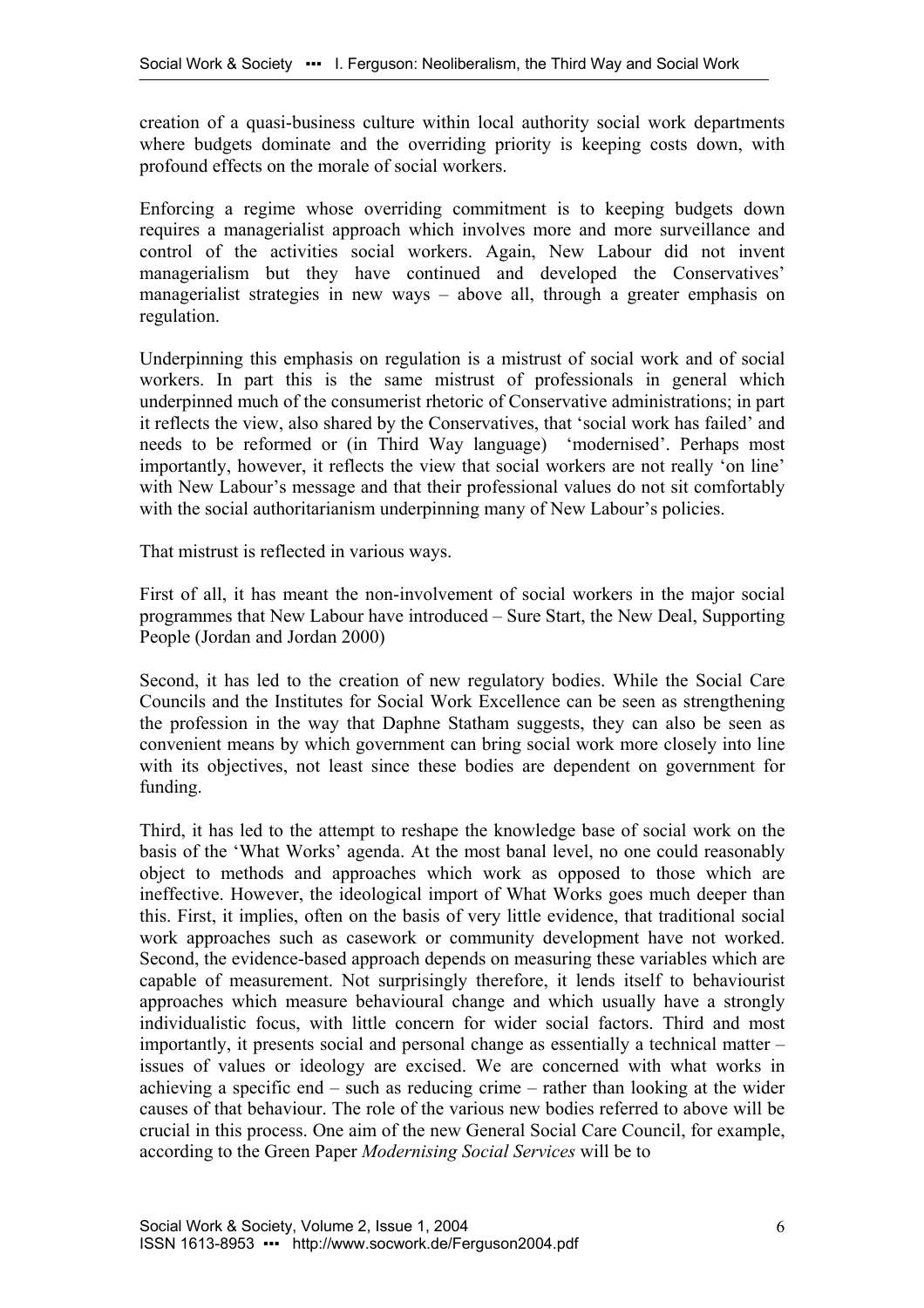Offer practical help, based on research and other evidence of what works, and free of unnecessary ideological influences (cited in Harris 2003, 90).

If the social work profession is to play the role which New Labour would ideally wish it to play, then reshaping social work values, as well as silencing or marginalising critical perspectives or theories which might lead social workers to question the treatment of asylum seekers or the demonisation of young people, will clearly be crucial.

#### **Resisting neoliberalism: the social work response**

It is now a commonplace to say that social work in Britain is currently in a state of crisis. The numbers applying for courses continues to fall; there is a desperate shortage of practice placements for those who do make it on to courses; there are acute shortages of social workers particularly childcare social workers throughout the UK; and evidence, both research-based and anecdotal, suggests that morale amongst workers is at an all-time low (Jones 2000).

Yet in many respects the need for a radical, empowering social work is greater than ever. As I have argued above, there is little to suggest that life has improved substantially under New Labour for those who use social work services and who live on or below the poverty line. In terms of anti-oppressive practice, in recent years groups such as asylum seekers have experienced horrific levels of harassment and racism, fuelled both by government dispersal policies and media-led moral panics (Bowes et al 2003; Robinson 2003), with implications for both physical and mental health (Ferguson and Barclay 2002).

To date, however, the leadership of the social work profession has often shown itself to be singularly incapable of resisting the attacks on the profession, often preferring to adapt to whatever changes are imposed and stressing the opportunities, real or imaginary, that they present. Yet as Butler and Drakeford have argued, there is 'a very real cost in the flexible exploitation of ambiguity which has allowed social work to retain the semblance of loyalty to its own values while carrying out the bidding of political masters with very different ideas and purposes' (Butler and Drakeford 2001, 8).

At the moment it is not clear how a new radical social work will emerge. As Thompson has noted, however, the impetus for a radical practice in the 1970s came not from within social work but rather from the impact of the social movements – the women's' movement, the black movement, the gay movement and the trade union movement – which came to the fore during that period and shook society to its foundations (Thomson 2002). After many years in which neoliberalism appeared to have seen off its its ideological rivals, the past few years have once again seen the emergence of mass social movements which transcend the identity politics of the 1990s in identifying capitalism or at least aspects of capitalism as being too blame for poverty, environmental destruction and most recently war (Ferguson, Lavalette and Mooney 2002: see also Ferguson, Lavalette and Whitmore 2004 forthcoming). It may be too early at this stage to see how a new, radical social work practice can connect with the experience of these movements. However, it is possible to identify areas of convergence between some of the themes running through this very disparate movement and at least some social work approaches and values, particularly empowerment, advocacy and development approaches, more commonly espoused by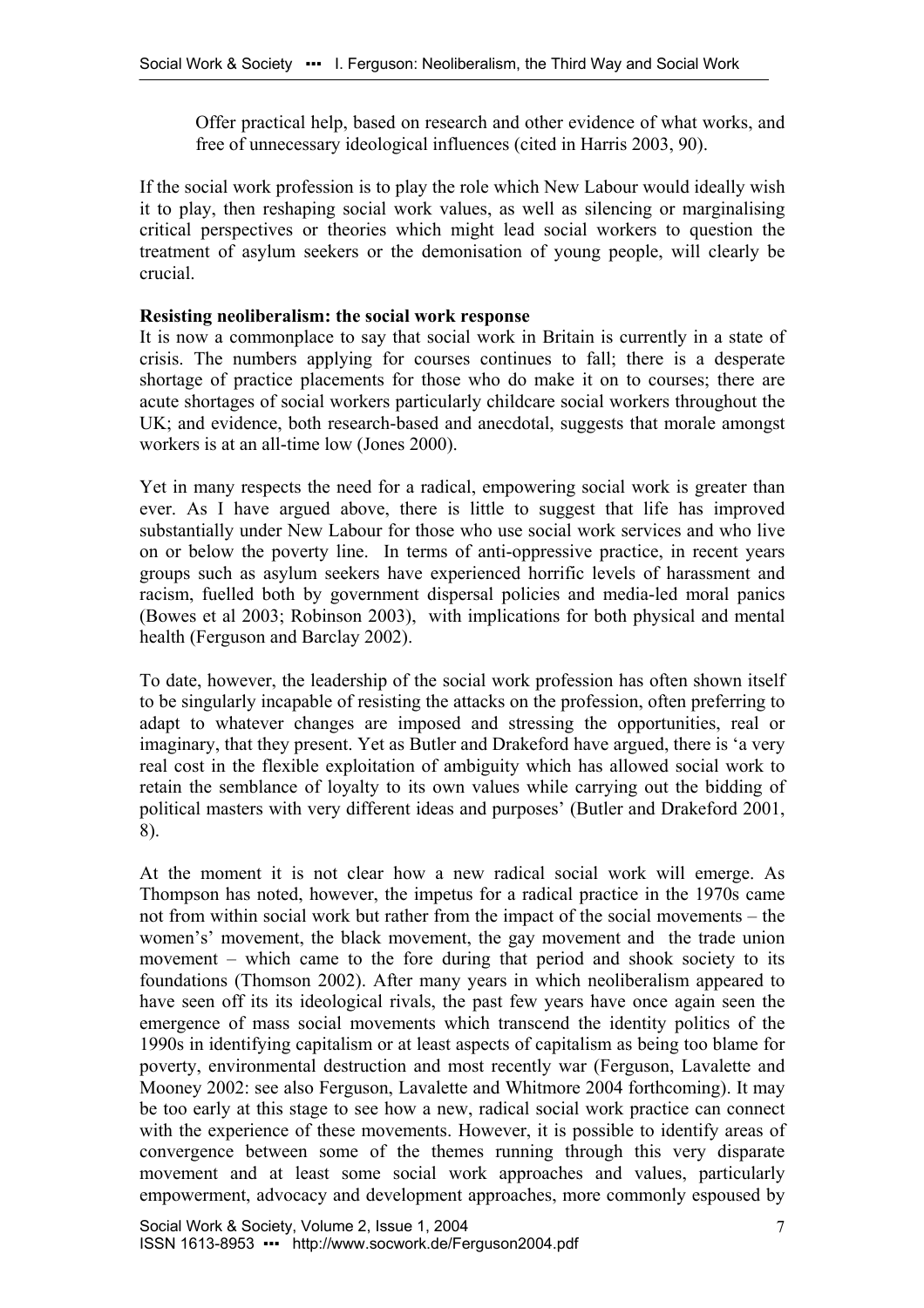social workers in the Third World than by social workers in Britain and the US. It may be that out of these green shoots of resistance to neoliberalism and social authoritarianism a genuinely emancipatory social work practice for the twenty first century can begin to emerge.

#### **References**

**Anderson, P.** 2000: 'Renewals', in: *New Left Review* II (1), p. 11.

**Bircham, E.** and Charlton, J. (eds.) 2001: *Anti-Capitalism: a guide to the movement*, London: Bookmarks.

**Blair, T.** 1997: '*The Modernisation of Britain'. Speech to the 1997 Trade Union Congress*.

**Barclay, A**., **Bowes., I., Ferguson., D.**, **Sim** and **M. Valenti** 2003: *Asylum Seekers in Scotland*, Edinburgh: Scottish Executive.

**Butler, I.** and **Drakeford, M.** 2001: 'Which Blair Project? Communitarianism, Social Authoritarianism and Social Work', in: *Journal of Social Work*, I (1), pp. 7-20.

**Callinicos, A**. 2001: *Against the Third Way*, Cambridge: Polity

**Elliot, L.** 2003: '[Third-way addicts need a fix](http://www.guardian.co.uk/business/story/0,3604,997641,00.html)', in: *Guardian*, July 14, 2003

**Ferguson, I.** and **Barclay, A.** 2002: *Seeking Peace of Mind: the mental health needs of asylum seekers in Glasgow*, Stirling: Stirling University.

**Ferguson, I., Lavalette, M.** and **Mooney, G.** 2000: *Rethinking Welfare: a Critical Perspective,*  London: Sage.

**Ferguson, I., Lavalette, M.** and **Whitmore, E**. 2004, forthcoming: *Globalisation, Global Justice and Social Work*, London: Taylor and Francis

**George, S.**: 'Neoliberalism', in: Bircham, E. 2000: *Anti-Capitalism: a Guide to the Movement*, London: Bookmarks.

**Giddens, A.** 2000: *The Third Way and its Critics*, Cambridge.

**Forgacs, D.** 1990 (ed.): *The Antonio Gramsci Reader: Selected Writings 1916-1935*, New York University Press.

**Harris, J.** 2003: *The Social Work Business*, London: Routledge.

**Jones, C.** 2000: 'Voices from the Front-Line: State Social Workers and New Labour', in: *British Journal of Social Work*, 31 (4)

**Jordan, B.** and **Jordan, C.** 2000: *Social Work and the Third Way: Tough Love as Social Policy*, London: Sage.

Joseph Rowntree Foundation 2002a: *Poverty and social exclusion in Britain*, York: JRF.

**Joseph Rowntree Foundation** 2002b: *Monitoring poverty and social exclusion in Scotland (2002)*, York: JRF

Lavalette, M. and Mooney, G. (1999): 'New Labour, new moralism: the welfare politics and ideology of New Labour under Blair' *International Socialism*, **85**, pp. 27-47.

**Monbiot, G.** 2000: *Captive State*, London: Macmillan.

**Reza, F.** (ed.) 2003*: Anti-Imperialism: a guide for the movement*, London: Bookmarks.

Social Work & Society, Volume 2, Issue 1, 2004 Social Work & Society, Volume 2, Issue 1, 2004<br>ISSN 1613-8953 ••• http://www.socwork.de/Ferguson2004.pdf